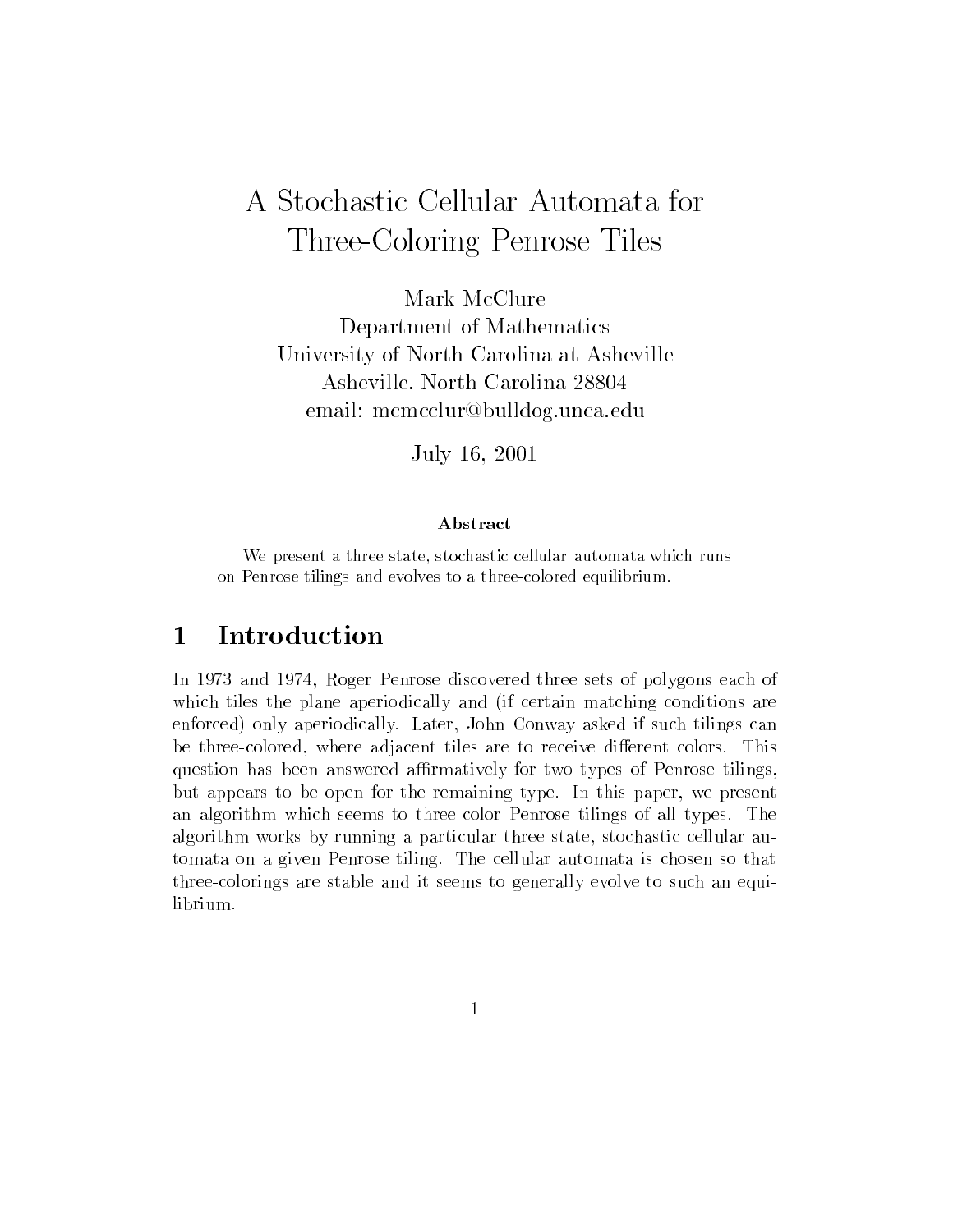#### 2Penrose tilings

There are three types of Penrose tilings: tilings by kites and darts, tilings by rhombs, and tilings by pentacles. We describe them briefly here. More detailed references are [1] and [2].

#### 2.1Tilings by kites and darts

Figure 1 shows the kite and dart. The sides have length either 1 or  $\tau$ , the golden ratio, and the angles are all integer multiples of  $\frac{1}{\epsilon}$ . The filled and unfilled disks at the vertices are used to enforce a matching condition. When tiling the plane with kites and darts, we demand that filled disks meet filled disks and unfilled disks meet unfilled disks. This matching condition guarantees that any tiling by kites and darts will be aperiodic, i.e. no translation of the tiling maps each tile to another tile. Figure 2 shows part of such a tiling.

#### 2.2Tilings by Rhombs

Figure 3 shows the fat and skinny Rhombs. The sides all have length 1 and the angles are all integer multiples of  $\frac{1}{5}$ . The matching condition is slightly more complicated. We demand that filled disks meet filled disks, unfilled disks meet unfilled disks, and oriented edges meet with the correct orientation. Again, this matching condition guarantees that any tiling by rhombs will be aperiodic. Figure 4 shows part of such a tiling.

#### 2.3Tilings by pentacles

Figure 5 shows the pentacles. Again, all of the sides have length one and the angles are all integer multiples of  $\frac{1}{n}$ . The labels indicate a matching condition, which again assures aperiodicity. The edges labeled 0 must fit against edges labeled 0, 1 against 1, and 2 against 2. Note that the three pentagons are congruent, but have different matching conditions. A portion of a tiling by pentacles is shown in figure 6.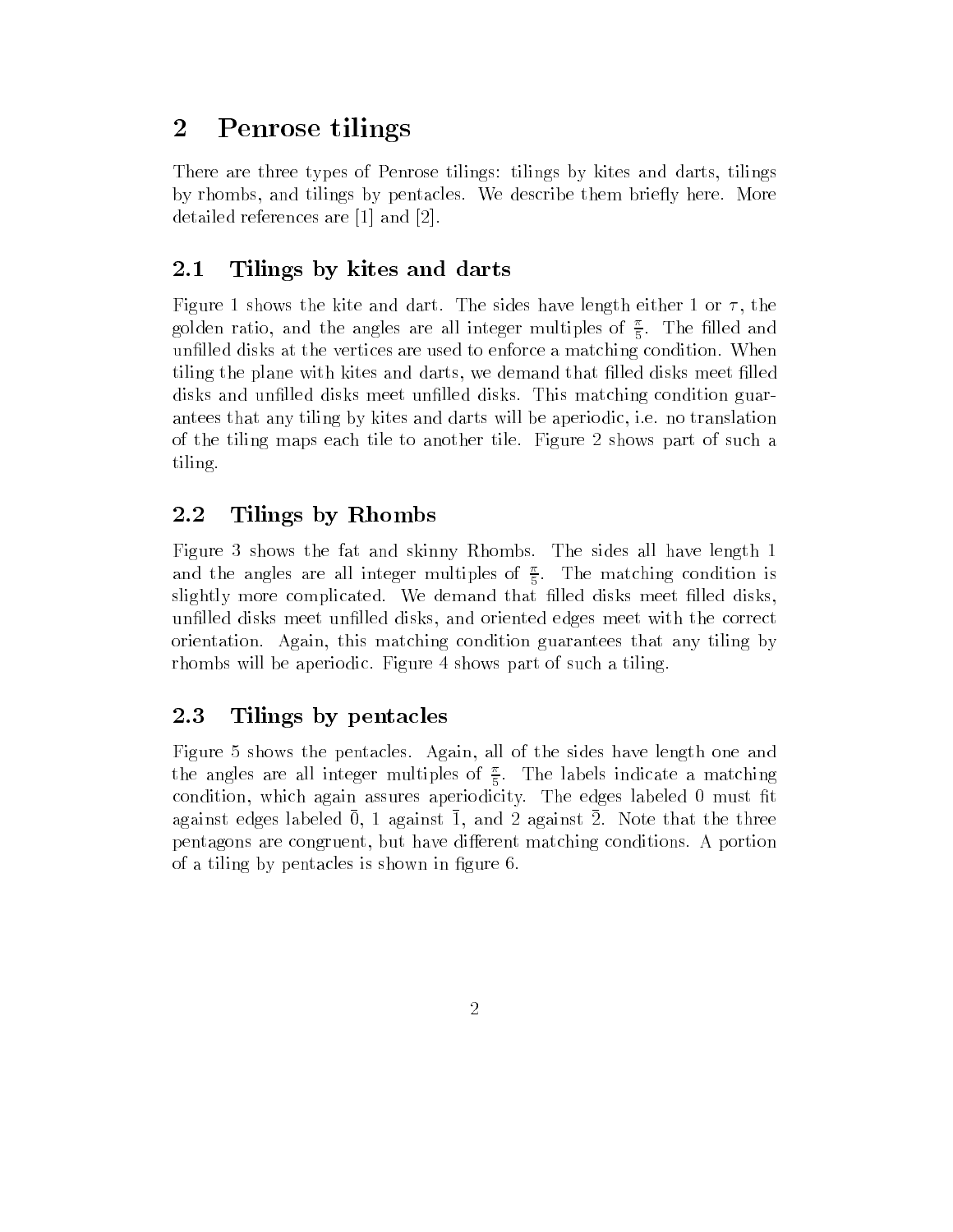#### 3Coloring the Tiles

A tiling is called three-colorable if we may assign one of three distinct colors to each tile such that adjacent tiles have different colors. Tiles are said to be adjacent if their intersection is a line segment. Figures 7, 8, and 9 show threecolored tilings by kites and darts, rhombs, and pentacles respectively. Sibley and Wagon [5] prove that tilings by rhombs are three-colorable and William Paulsen has proven that tilings by kites and darts are three-colorable.

Our pictures are the final stage of a three state, stochastic cellular automata which can run on any tiling. The cellular automata works as follows. First, assign one of three possible colors to each tile randomly. Then, allow the cellular automata to evolve according to the following set of rules:

- If the value of a cell (or tile) equals the value of a bordering cell which is closer to the origin (as measured by some arbitrary point chosen within each tile), then with 90% probability, the cell changes value randomly to one of the other two colors.
- If the value of a cell does not equal the value of a bordering cell which is closer to the origin, but does equal the value of a cell farther away from the origin, then with 10% probability, the cell changes value.
- If the value of the cell does not equal the value of any bordering cell, the cell does not change value.

Note that three-colorings are stable under these rules. The hope is that threecolorings are attractive equilibria. Figure 10 demonstrates the algorithm on a small piece of a kite and dart tiling. A larger dynamic view is available at the author's web page:

http://www.unca.edu/~mcmcclur/mathematicaGraphics/PenroseColoring/

#### 4Implementation Notes

All the images for this paper were generated with *Mathematica*. The tilings were generated using the **DigraphFractals** Mathematica package by the author as described in [3] and [4]. These images were then converted to  $P$  is defined as defining or  $P$  and  $P$  is a defined in the Graph observed in the Graph of  $\mathcal{P}$ Mathematica package by Stan Wagon [6]. Code to run the cellular automata on the **PlanarGraph** objects was written by the author. Final three-colored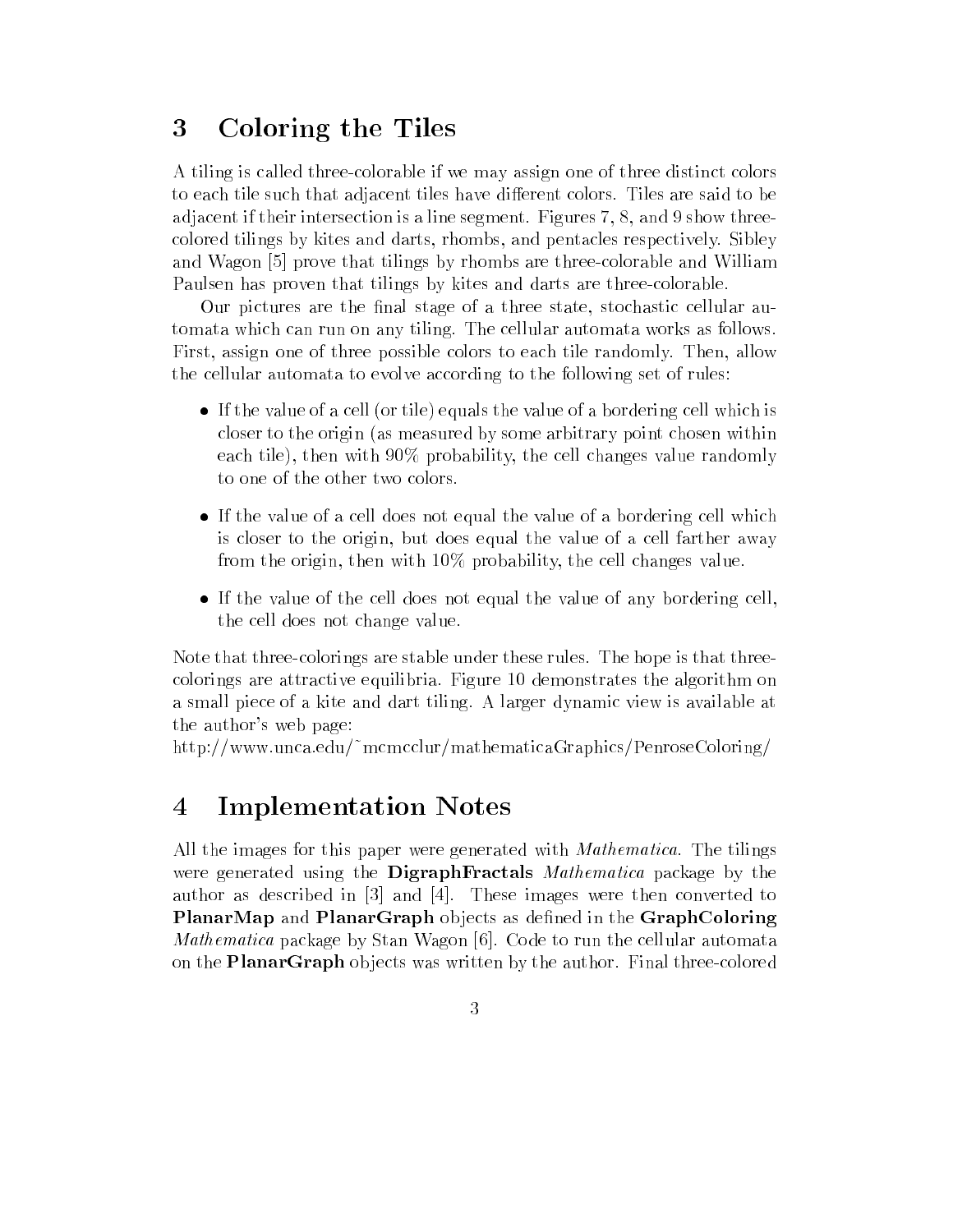images were rendered by the **ShowMap** function defined in the  $GraphCol$ oring package. All code and more images are available on the authors web page:

http://www.unca.edu/~mcmcclur/mathematicaGraphics/PenroseColoring/

## References

- [1] Gardner, M., Penrose Tiles to Trapdoor Ciphers, W. H. Freeman, New York, 1989.
- [2] Grünbaum, B. and Shepard, G. C., Tilings and Patterns, W. H. Freeman, New York, 1987.
- [3] McClure, M. "Directed-graph iterated function systems." Mathematica in Education and Research 9 (2000), no. 2.
- [4] McClure, M., Digraph self-similar sets and aperiodic tilings. In preparation.
- [5] Sibley, T. and Wagon, S., Rhombic Penrose tilings can be 3-colored. The American Mathematica Monthly, 2000, <sup>107</sup> #3, 251-253.
- [6] Wagon, S., Mathematica in Action, Springer-Verlag, New York, 1999.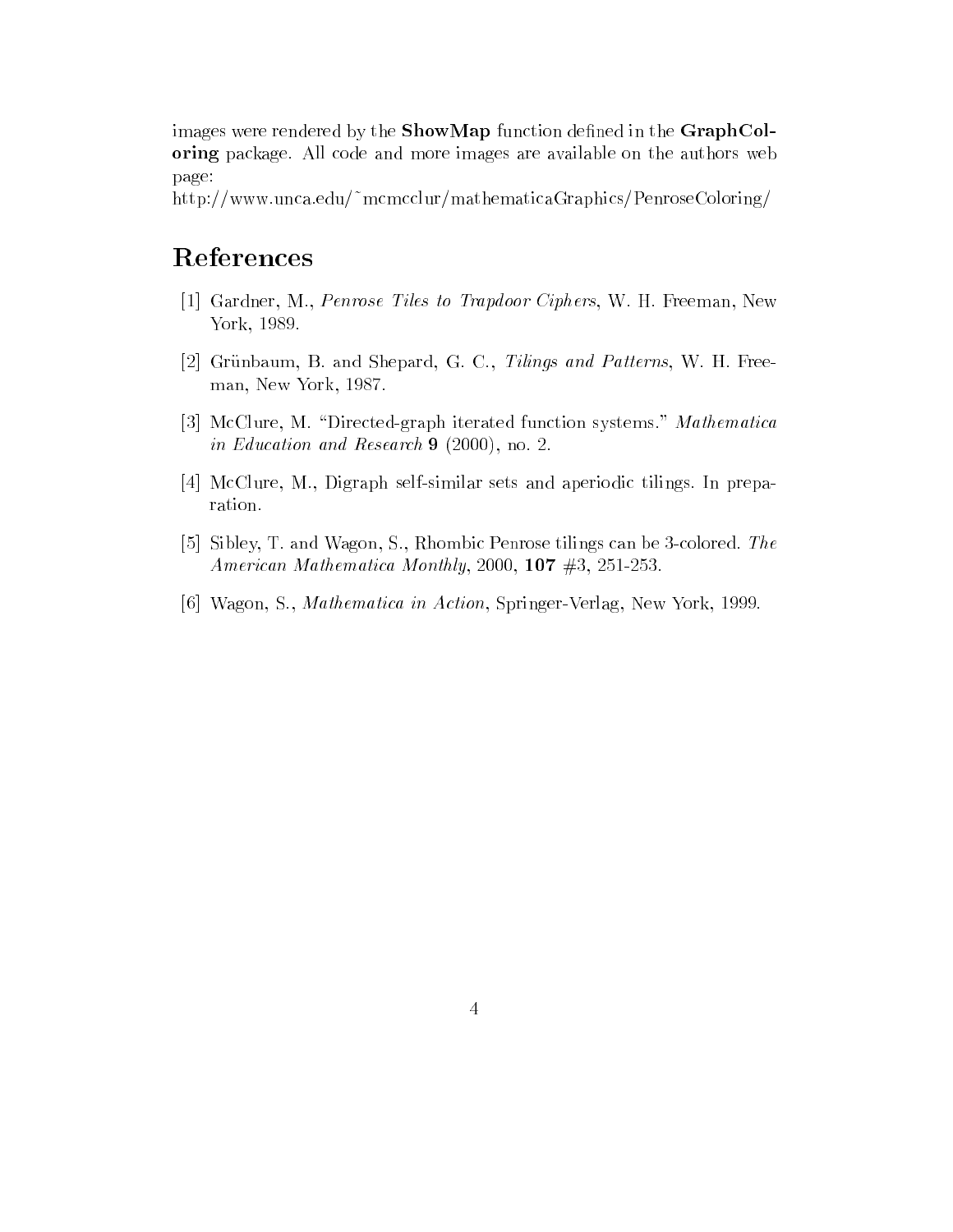#### 5Legend for the figures

- Figure 1 The kite and dart
- Figure 2 Part of a tiling by kites and darts
- Figure 3 The fat and skinny rhombs
- Figure 4 Part of a tiling by rhombs
- Figure 5 The pentacles
- Figure 6 Part of a tiling by pentacles
- Figure 7 Part of a three-colored tiling by kites and darts
- Figure 8 Part of a three-colored tiling by rhombs
- Figure 9 Part of a three-colored tiling by pentacles
- Figure 10 Evolution to a three-coloring of a small piece of a tiling by kites and darts.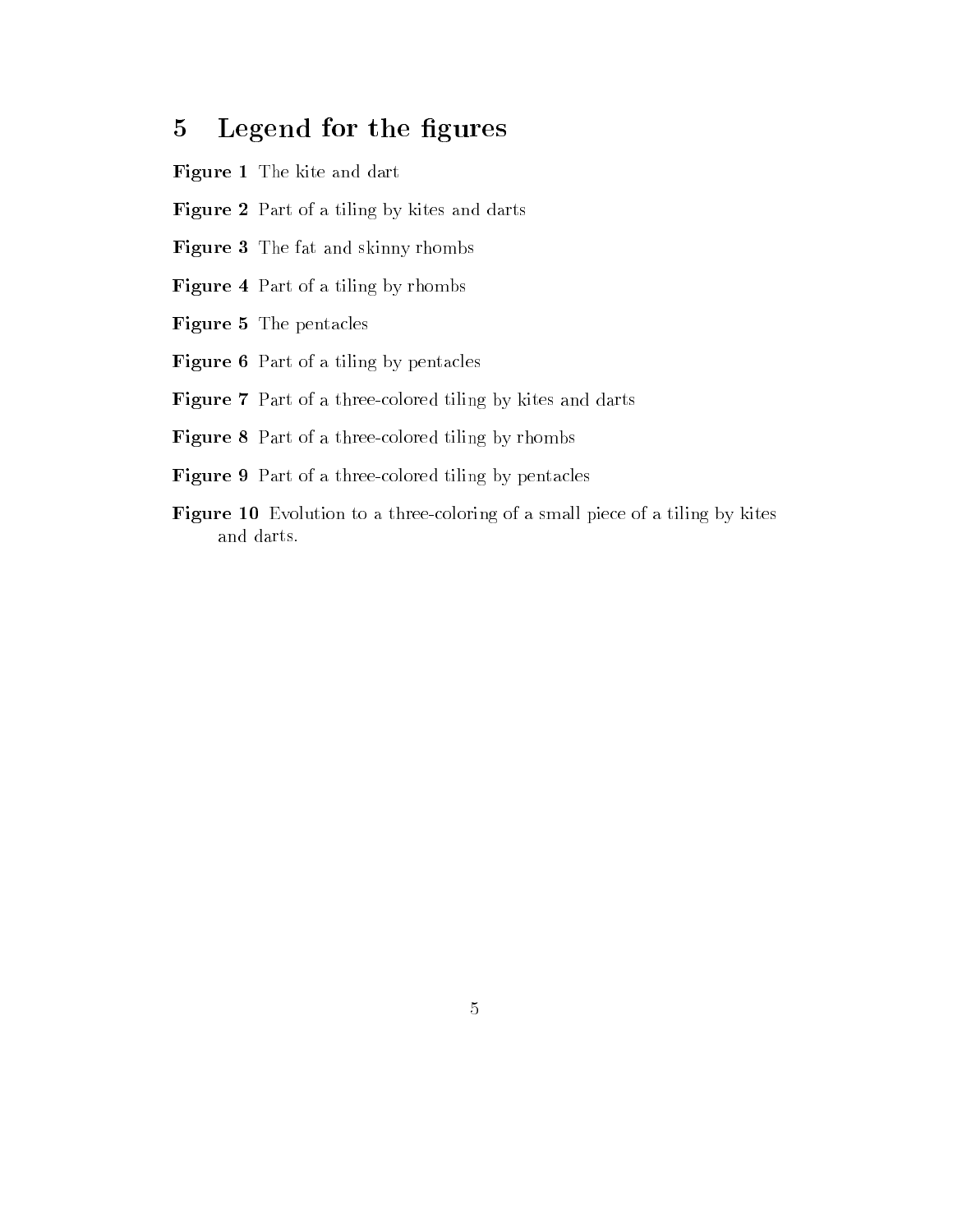

Figure 1: The kite and dart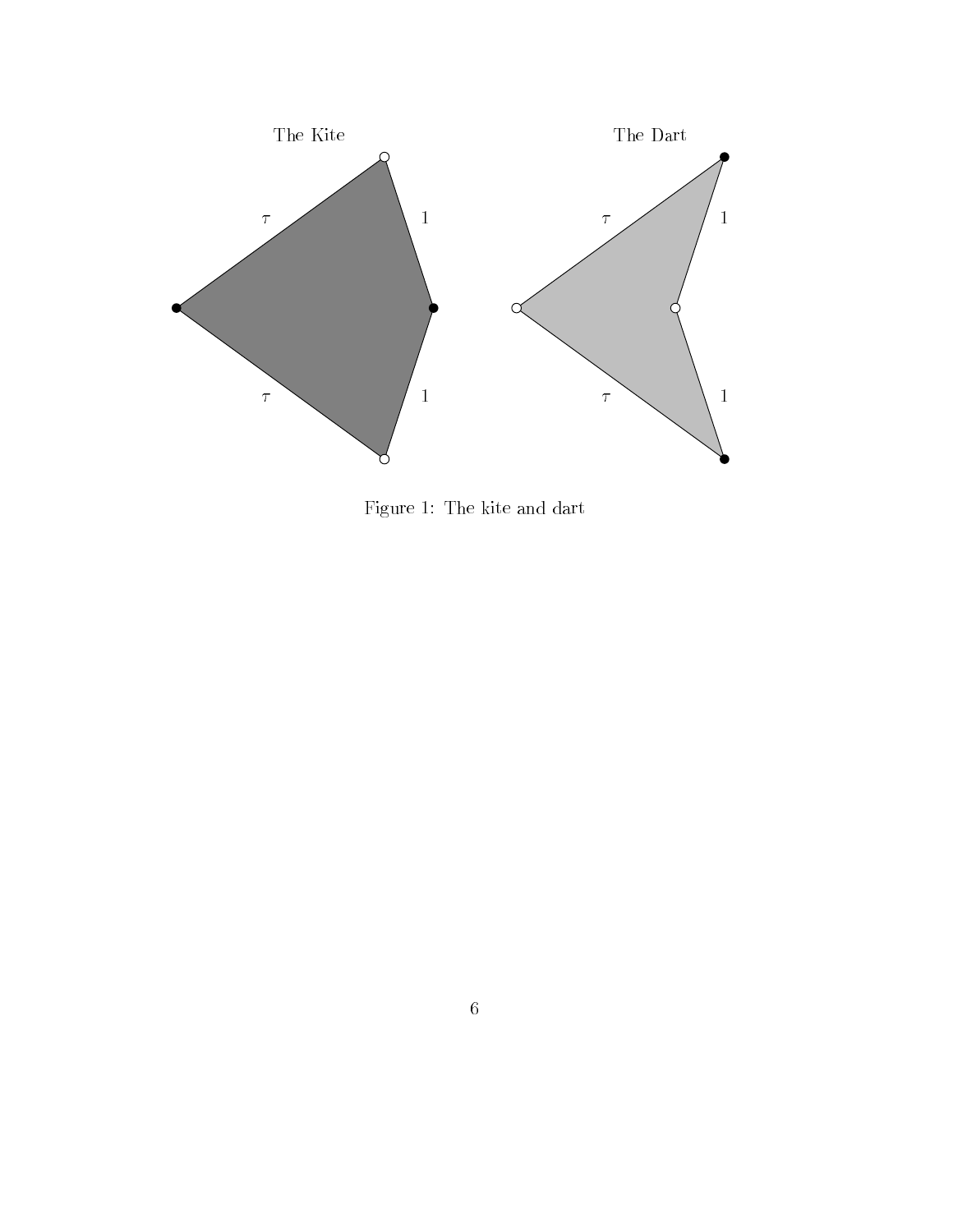

Figure 2: Part of a tiling by kites and darts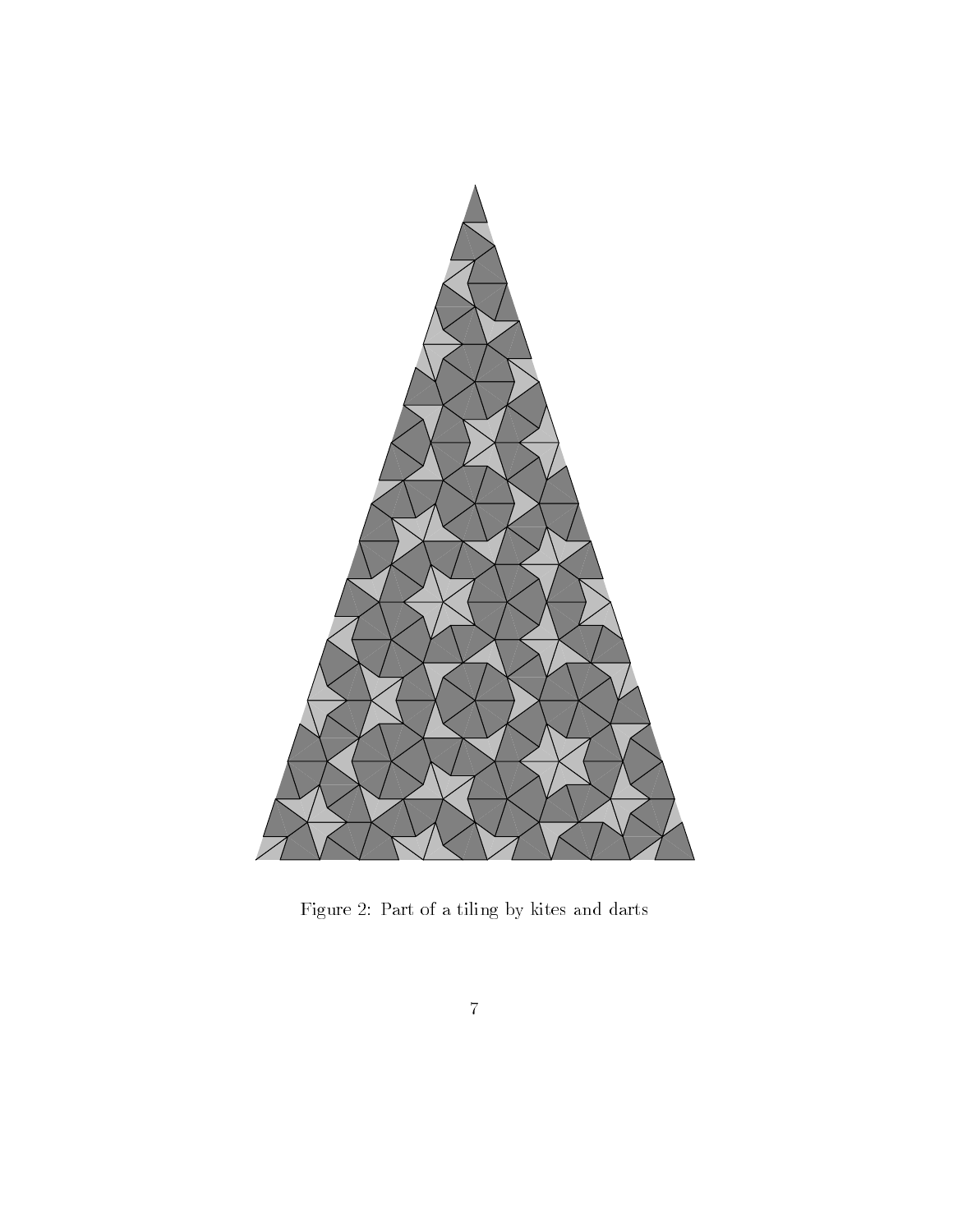

Figure 3: The fat and skinny rhombs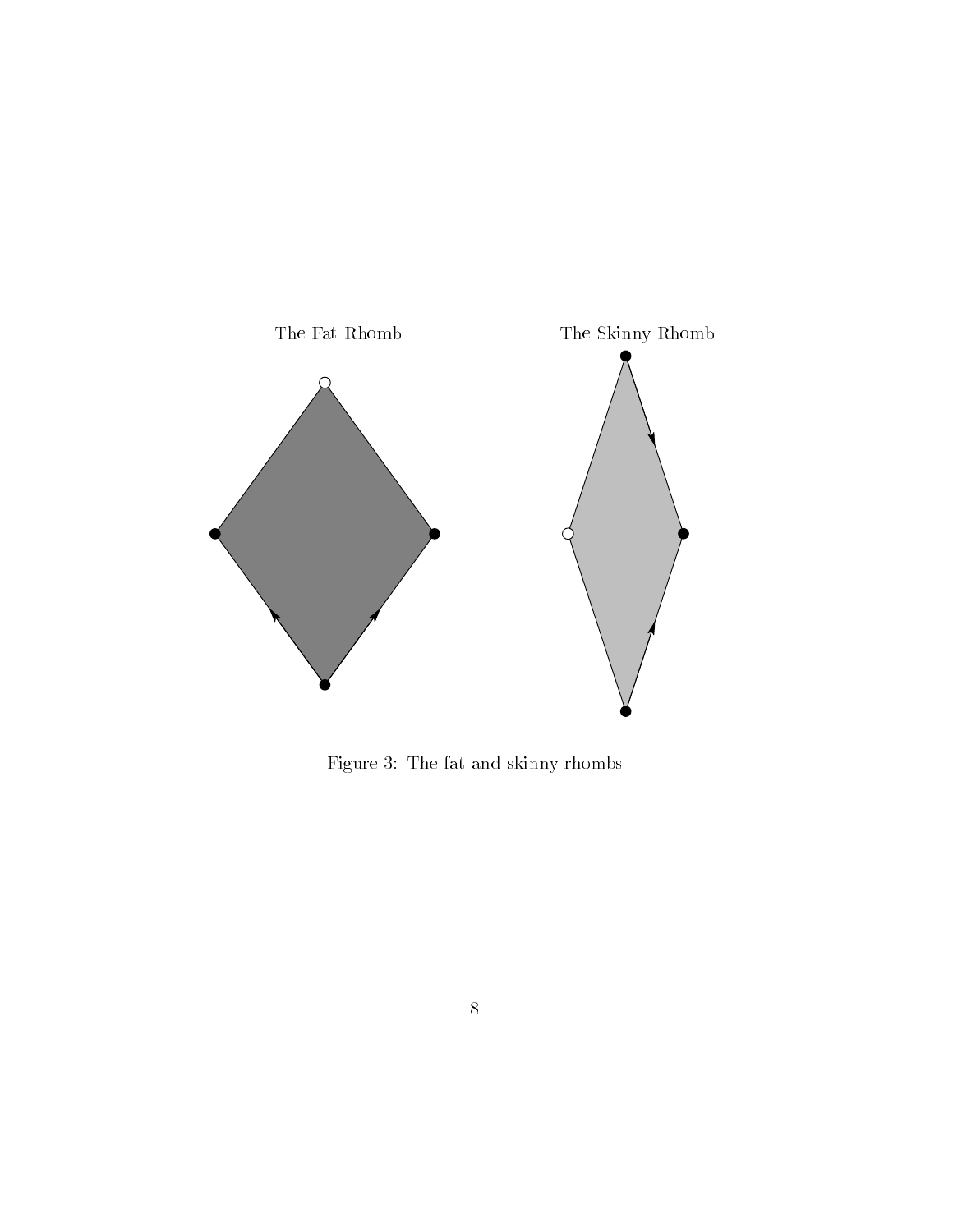![](_page_8_Picture_0.jpeg)

Figure 4: Part of a tiling by rhombs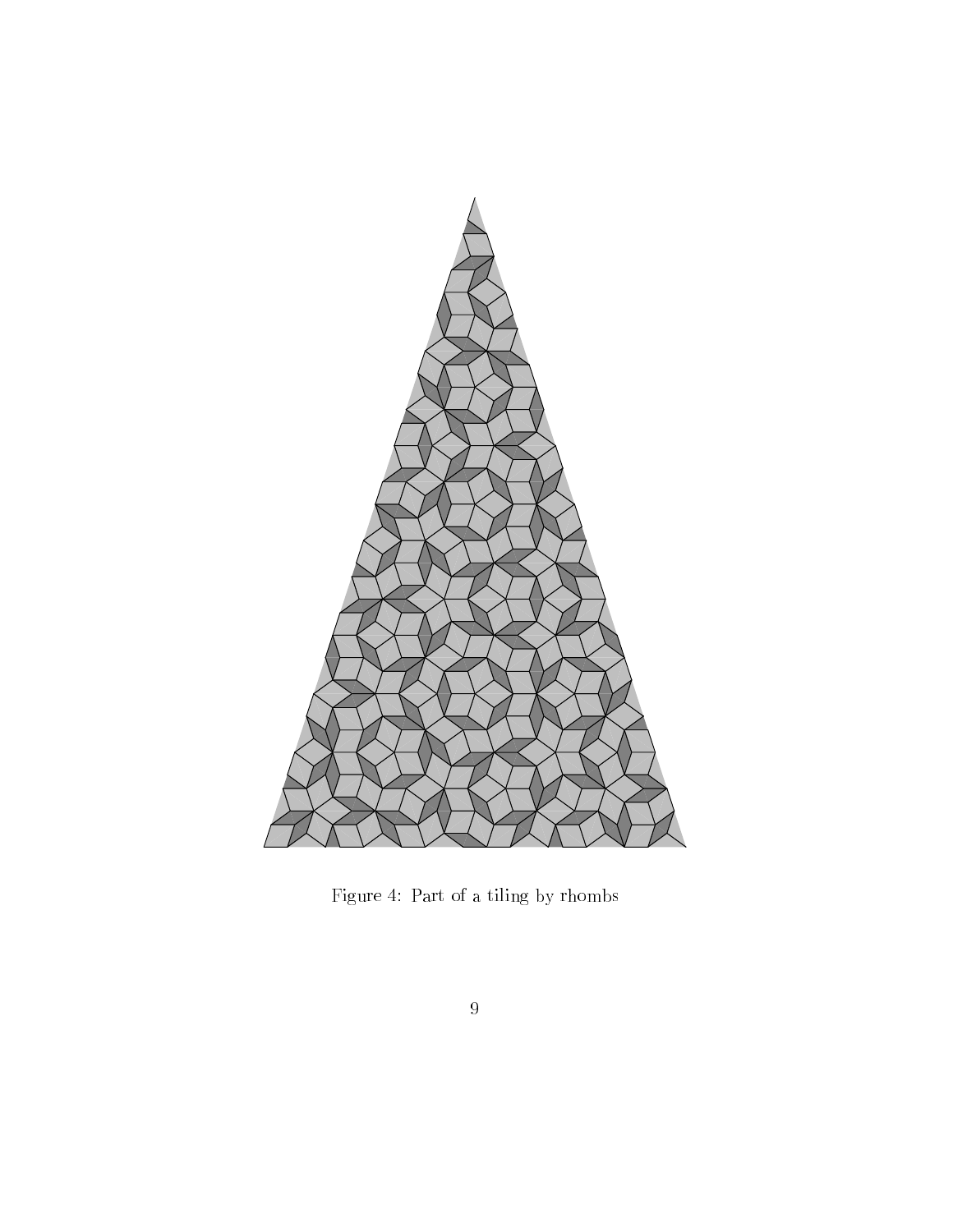![](_page_9_Figure_0.jpeg)

Figure 5: The pentacles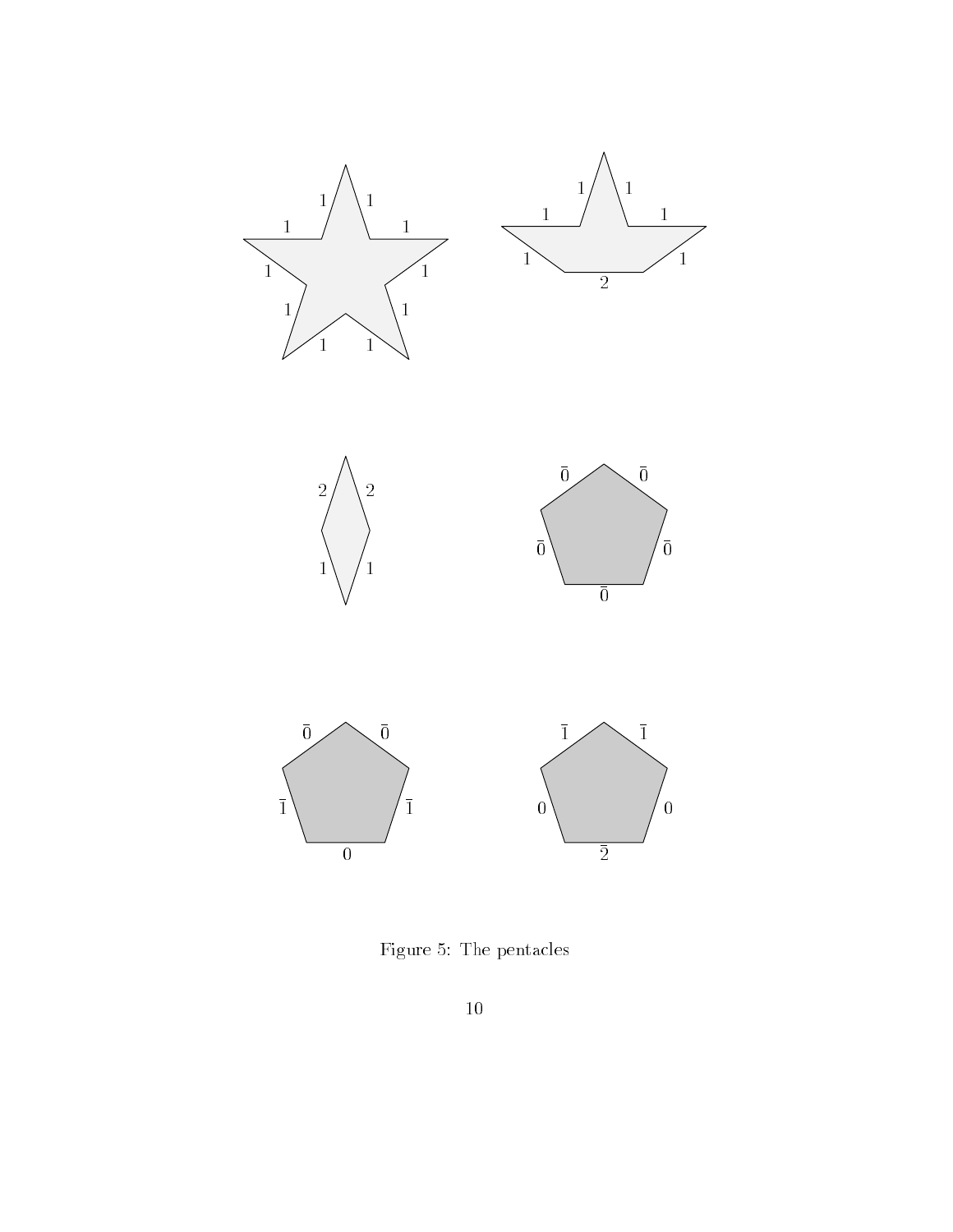![](_page_10_Figure_0.jpeg)

Figure 6: Part of a tiling by pentacles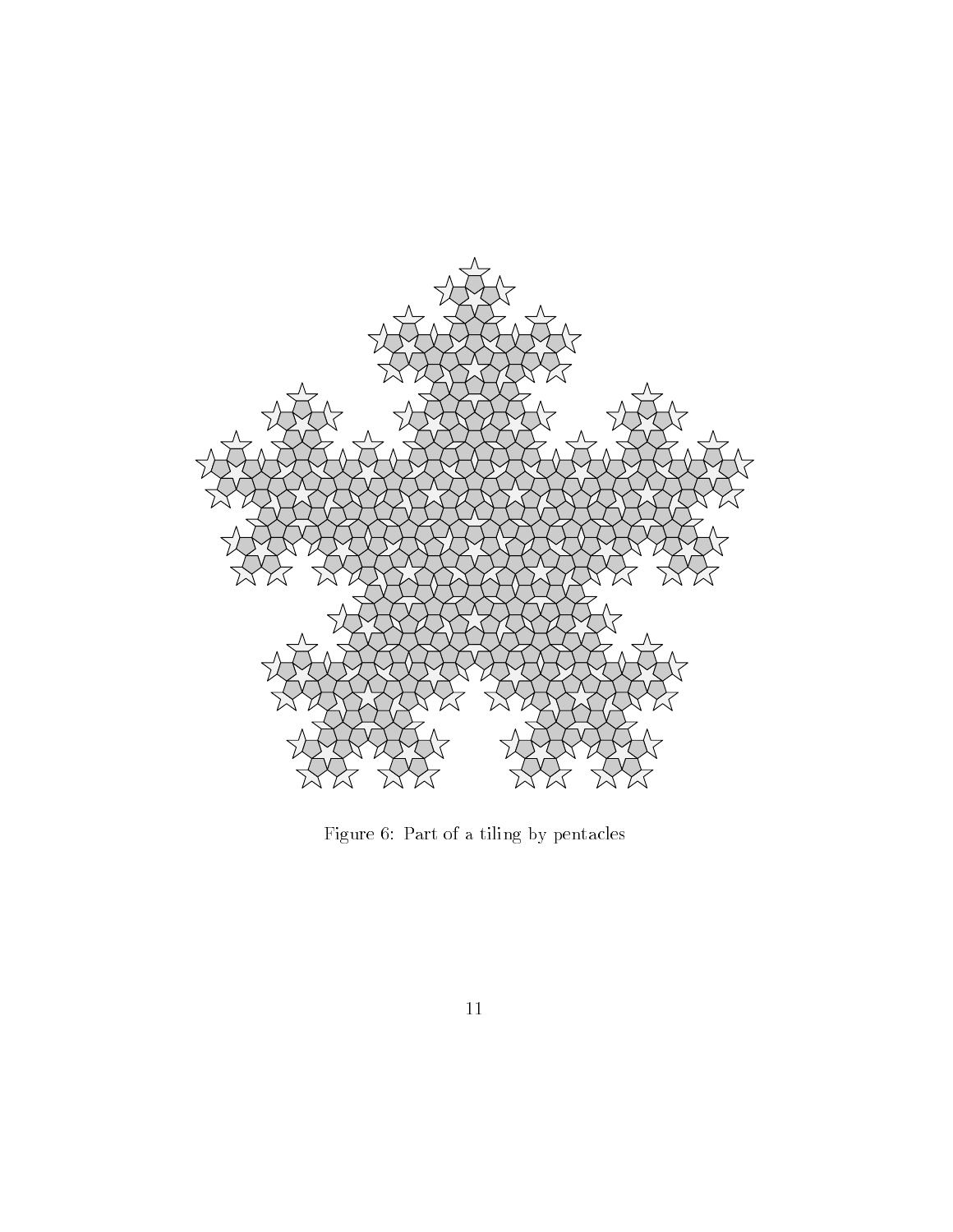![](_page_11_Figure_0.jpeg)

Figure 7: Part of a three-colored tiling by kites and darts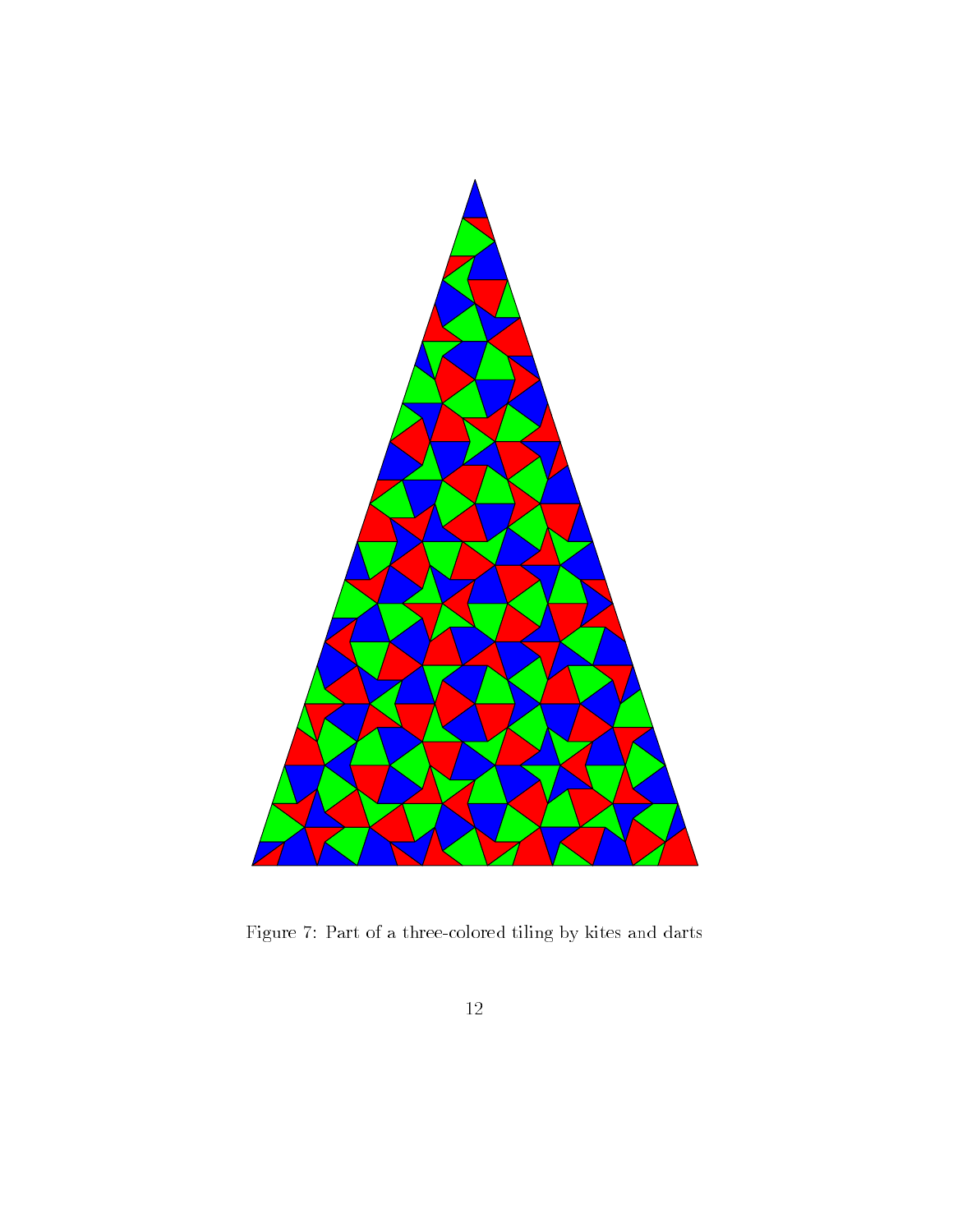![](_page_12_Figure_0.jpeg)

Figure 8: Part of a three-colored tiling by rhombs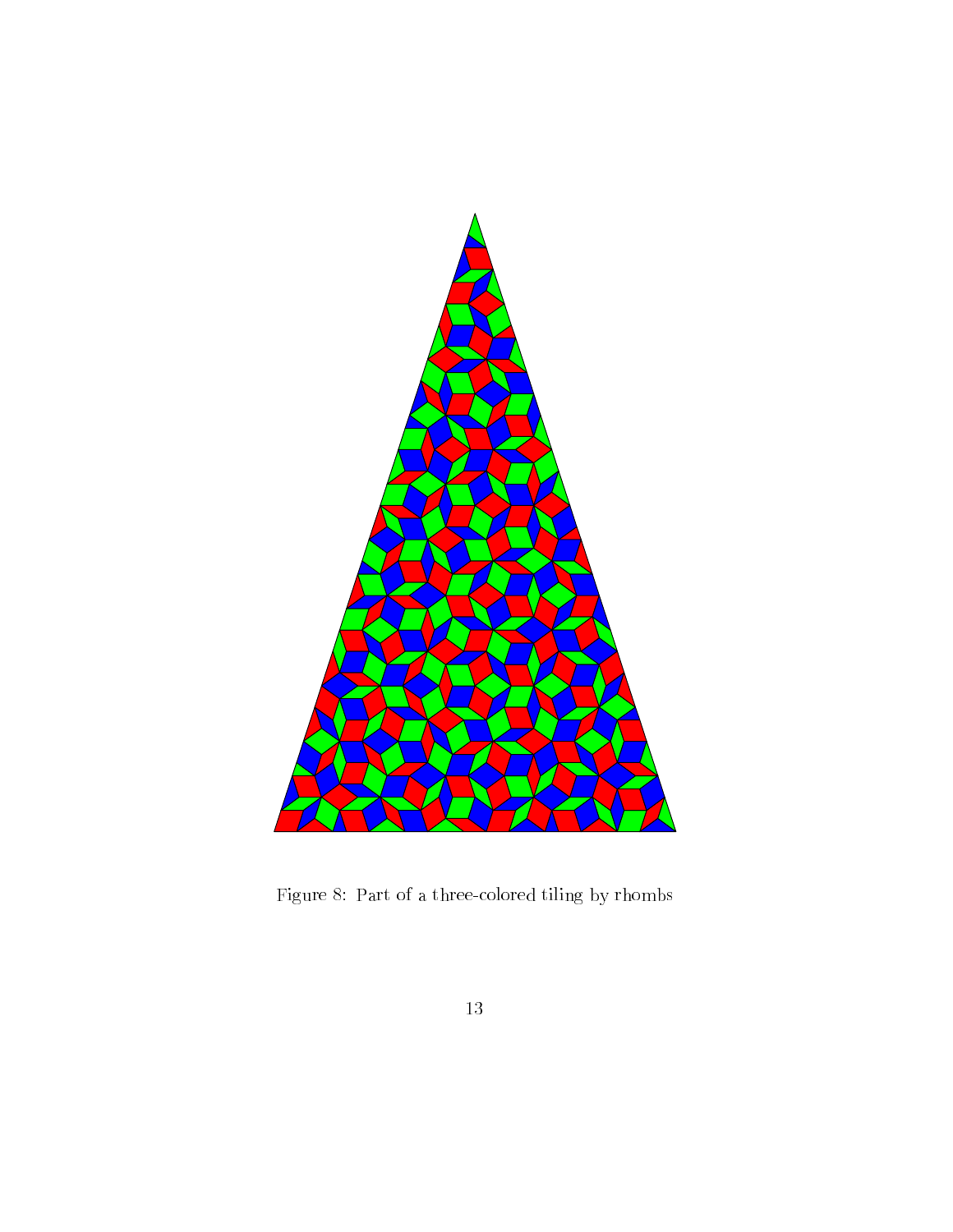![](_page_13_Figure_0.jpeg)

Figure 9: Part of a three-colored tiling by pentacles